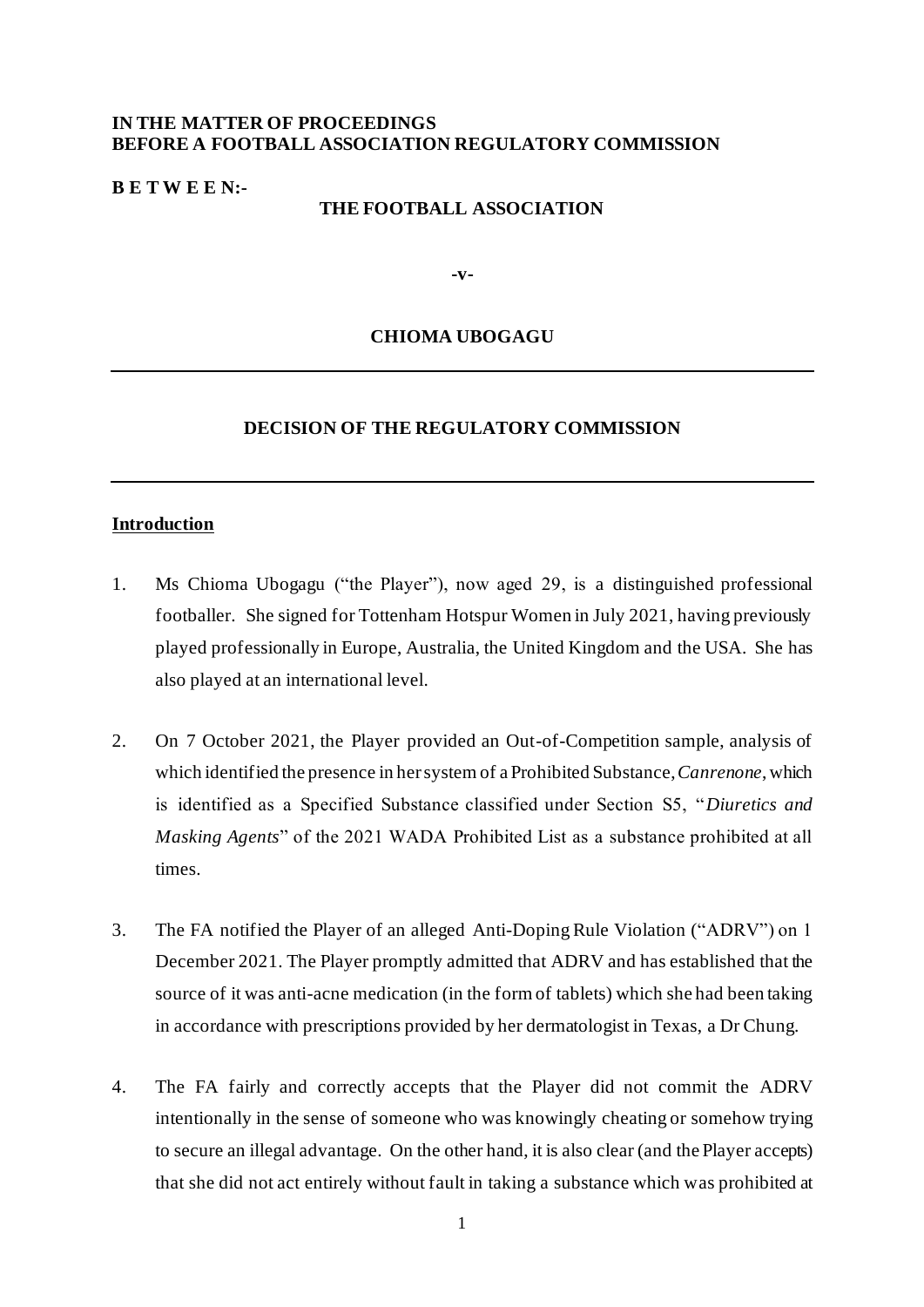all times. That is because she recognises that she could and should have established that this drug was on the Prohibited List and could, for example, easily have asked the prescribing doctor or the Tottenham medical staff or could have established it herself (such as by an internet search).

5. Essentially, therefore, the role of this Commission was to determine her degree of fault and to decide what sanction was appropriate in all the circumstances.

# **The Regulatory Framework**

- 6. The relevant regulations are the FA Anti-Doping Regulations which are, of course, based on the provisions of the World Anti-Doping Code. Regulations 3 and 4 deal, respectively, with the "Presence" and "Use" of Prohibited Substances.
- 7. Regulation 3 provides as follows:
	- "*(a) The presence of any Prohibited Substance or any of its Metabolites or Markers in a Player's Sample constitutes an Anti-Doping Rule Violation by that Player under this Regulation 3.*
	- *(b) It is the Player's personal duty to ensure that no Prohibited Substance enters his body. Players are responsible for any Prohibited Substances or Markers found to be present in their Samples. Accordingly, it is not necessary that intent, Fault, negligence or knowing Use on the Player's part be demonstrated in order to establish an Anti-Doping Rule Violation under Regulation 3.*
	- *…*
	- *(f) The penalties set out in Regulation 77 apply to this violation.*"

Regulation 4 provides that:

"*Use or Attempted Use by a Player of a Prohibited Substance or Method*

- *(a) The Use or Attempted Use by a Player of a Prohibited Substance or a Prohibited Method constitutes an Anti-Doping Rule Violation under this Regulation 4.*
- *(b) It is the Player's personal duty to ensure that no Prohibited Substance enters his body and that no Prohibited Method is Used. Accordingly, it is not necessary that intent, Fault, negligence or knowing Use on the*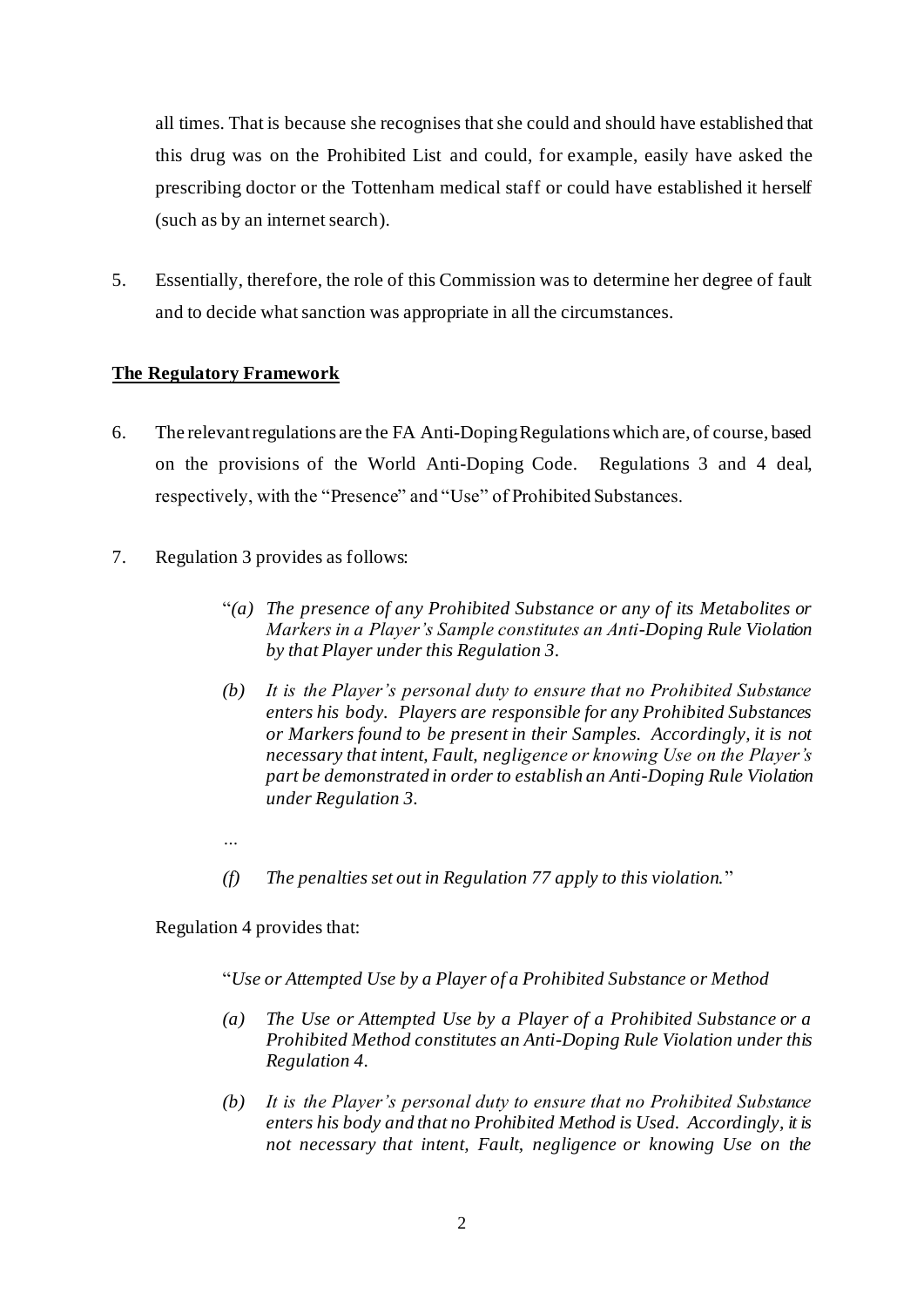*Player's part be demonstrated in order to establish an Anti-Doping Rule Violation Use of a Prohibited Substance or a Prohibited Method.* 

- *(c) The success or failure of the Use or Attempted Use of a Prohibited Substance or Prohibited Method is not material. It is sufficient that the Prohibited Substance or Prohibited Method was Used or Attempted to be Used for an Anti-Doping Rule Violation to be committed.*
- *(d) The penalties set out in Regulation 77 apply to this violation.*"
- 8. Penalties for breaches of those Regulations are to be found in Part Seven of the Anti-Doping Regulations. The material provisions are as follows:

## "*Ineligibility for Presence, Use or Attempted Use, or Possession of a Prohibited Substance or Prohibited Method*

- *76. The Period of Ineligibility for a violation of Regulation 3 (Presence of a Prohibited Substance or its Metabolites or Markers in a Player's Sample), 4 (Use or Attempted Use by a Player of a Prohibited Substance or a Prohibited Method) … shall be as follows, subject to potential elimination, reduction, or suspension pursuant to Regulations 83 (Elimination of the period of Ineligibility where there is No Fault or Negligence), 84-85 (Reduction of the period of Ineligibility based on No Significant Fault or Negligence) or 86-88 (Elimination, reduction, or suspension of period of Ineligibility or other consequences for reasons other than Fault).*
- *77. Subject to Regulation 80(a), the period of Ineligibility shall be four (4) years where:* 
	- *(a) The Anti-Doping Rule Violation does not involve a Specified Substance, unless the Participant or other Person can establish that the Anti-Doping Rule Violation was not intentional.*
	- *(b) The Anti-Doping Rule Violation involves a Specified Substance and the Association can establish that the Anti-Doping Rule Violation was intentional.*
- *78. If Regulation 77 does not apply, the period of Ineligibility shall be two (2) years, subject to Regulation 80(a).*
- *79. As used in Regulation 77, the term "intentional" is meant to identify those Participants or other Persons who engage in conduct which they knew constituted an Anti-Doping Rule Violation or knew that there was a significant risk that the conduct might constitute or result in an Anti-Doping Rule Violation and manifestly disregarded that risk. An Anti-Doping Rule Violation resulting from an Adverse Analytical Finding for a substance which is only prohibited In-Competition shall be rebuttably presumed to be not intentional if the substance is a Specified Substance and the Player can establish that the Prohibited Substance was Used Outof-Competition. An Anti-Doping Rule Violation resulting from an Adverse*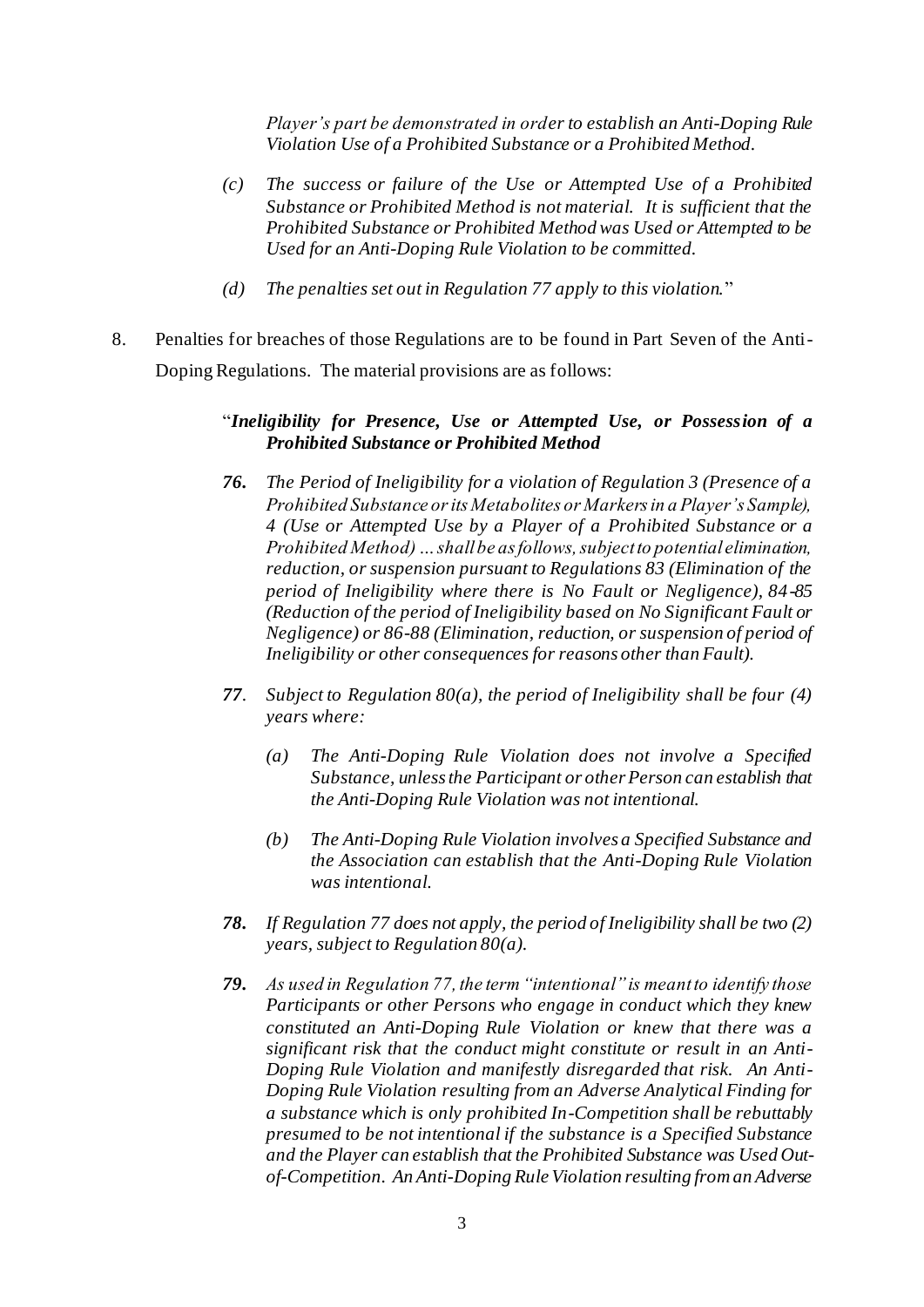*Analytical Finding for a substance which is only prohibited In-Competition shall not be considered "intentional" if the substance is not a Specified Substance and the Player can establish that the Prohibited Substance was Used Out-of-Competition in a context unrelated to sport performance.*"

- 9. Since Canrenone is a specified substance, Regulation 77 has the consequence that the Period of Ineligibility imposed upon the Player would be four years were The FA able to establish that the ADRV was "*intentional*". But, as we have already noted, The FA has accepted that it was not. It follows, therefore, from Regulation 78 that the appropriate Period of Ineligibility would be two years unless (per Regulations 83 to 85) the Player (technically the "*participant*") were able to establish that she bears No Fault or Negligence or No Significant Fault or Negligence.
- 10. The relevant provisions of those Regulations are as follows:
	- "*83. If a Participant or other Person establishes in an individual case that he bears No Fault or Negligence, the otherwise applicable period of Ineligibility shall be eliminated.*

*Reduction of the period of Ineligibility based on Not Significant Fault or Negligence – Reduction of sanctions in particular circumstances for violations of Regulation 3… Regulation 4… or Regulation 8…* 

- *84. All reductions under this Regulation 84 are mutually exclusive and not cumulative.* 
	- *(a) Specified Substances or Specified Methods*

*Where the Anti-Doping Rule Violation involves a Specified Substance (other than a Substance of Abuse) or Specified Method, and the Participant or other Person can establish No Significant Fault or Negligence, the period of Ineligibility shall be, at a minimum, a reprimand and no period of Ineligibility, and at a maximum, two years of Ineligibility, depending on the Participant's or other Person's degree of Fault.*"

11. The Regulations themselves offer a definition of "*No Fault or Negligence*":

"'*No Fault or Negligence' means that the Participant or other Person is able to establish that he did not know or suspect, and could not reasonably have known or suspected even with the exercise of utmost caution , that he or she had Used or been administered the Prohibited Substance or Prohibited Method or otherwise violated an Anti-Doping Rule. Except in the case of a Protected Person or Recreational Player, for any violation of Regulation 3, the Player must also establish how the Prohibited Substance entered his system.*"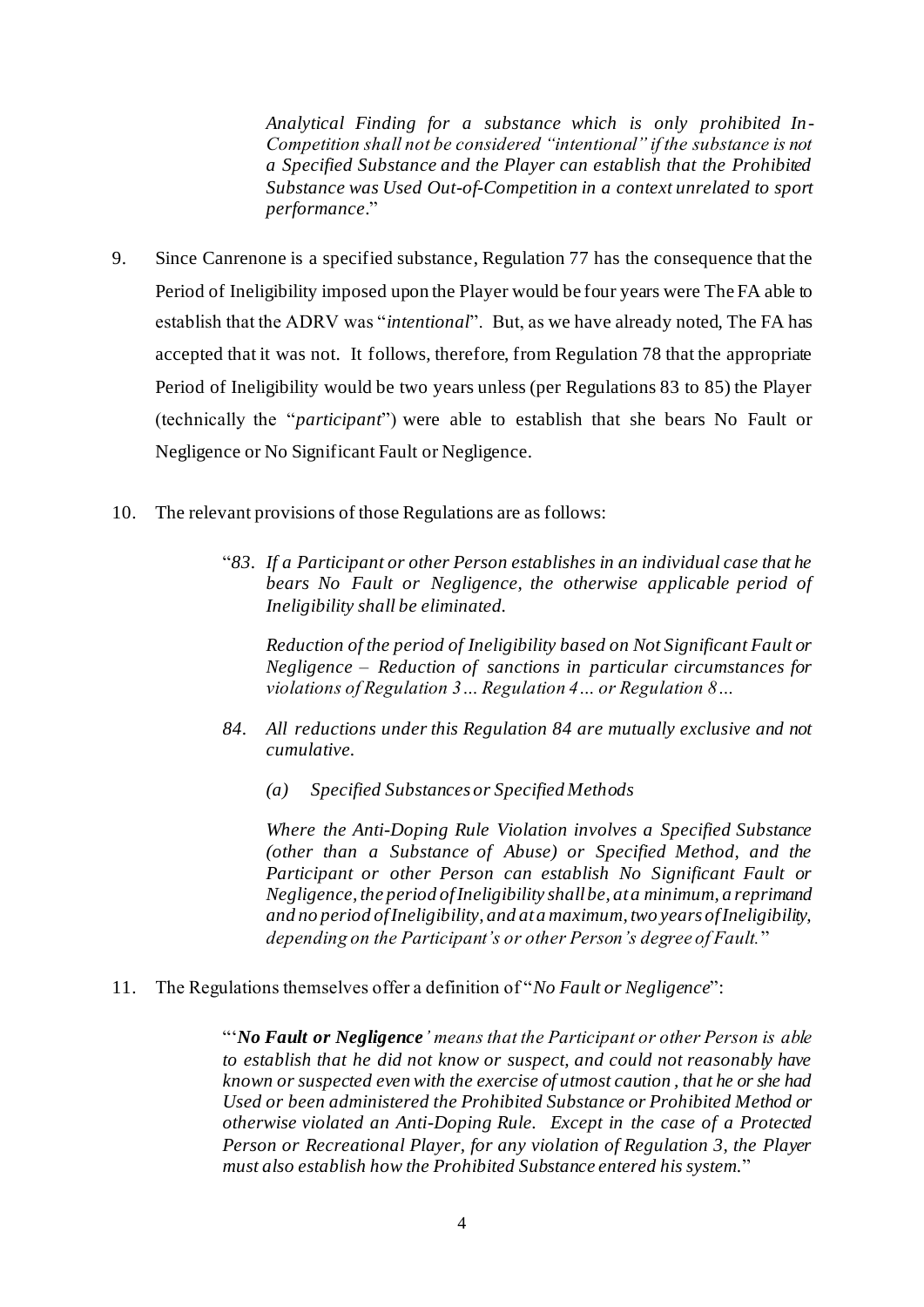## **ADRV admitted**

- 12. To her credit, and realistically, the Player does not seek to argue that she has acted without any Fault or Negligence. Indeed, from the outset she has frankly acknowledged her errors and did so again during the hearing through her counsel and in her own expressions of apology when she spoke (directly and briefly) to the Commission.
- 13. It follows that we are bound to find that both charges have been proved to our comfortable satisfaction.

## **The Issue of Sanction**

- 14. The first issue, therefore, which this Commission had to decide was whether the Player has succeeded in establishing that she acted with "*No Significant Fault or Negligence*" as defined in the Regulations and as set out above.
- 15. The FA submits, in summary (see paragraph 28 of the written Outline of its case) that "*the Player has not established No Significant Fault or Negligence on the evidence available, and the proper period of ineligibility should therefore be one of two years, subject to any further evidence that the Player may seek to admit*". The Player, on the other hand, argues that she has acted without significant fault or negligence.
- 16. As we shall explain further below, this Commission accepts that the Player has established she acted without **significant** fault or negligence. That being so, and it being accepted on the Player's behalf that her degree of fault was such that some period of ineligibility must be imposed (see paragraph 20 of the written submissions of her counsel, Ms Kendrah Potts), the second issue to be decided, in accordance with Regulation 84(a), is the length of any Period of Ineligibility on a scale extending from 0 to 2 years: where this particular case should be placed upon that scale depends upon assessing the degree of the Player's Fault in the particular circumstances of the case.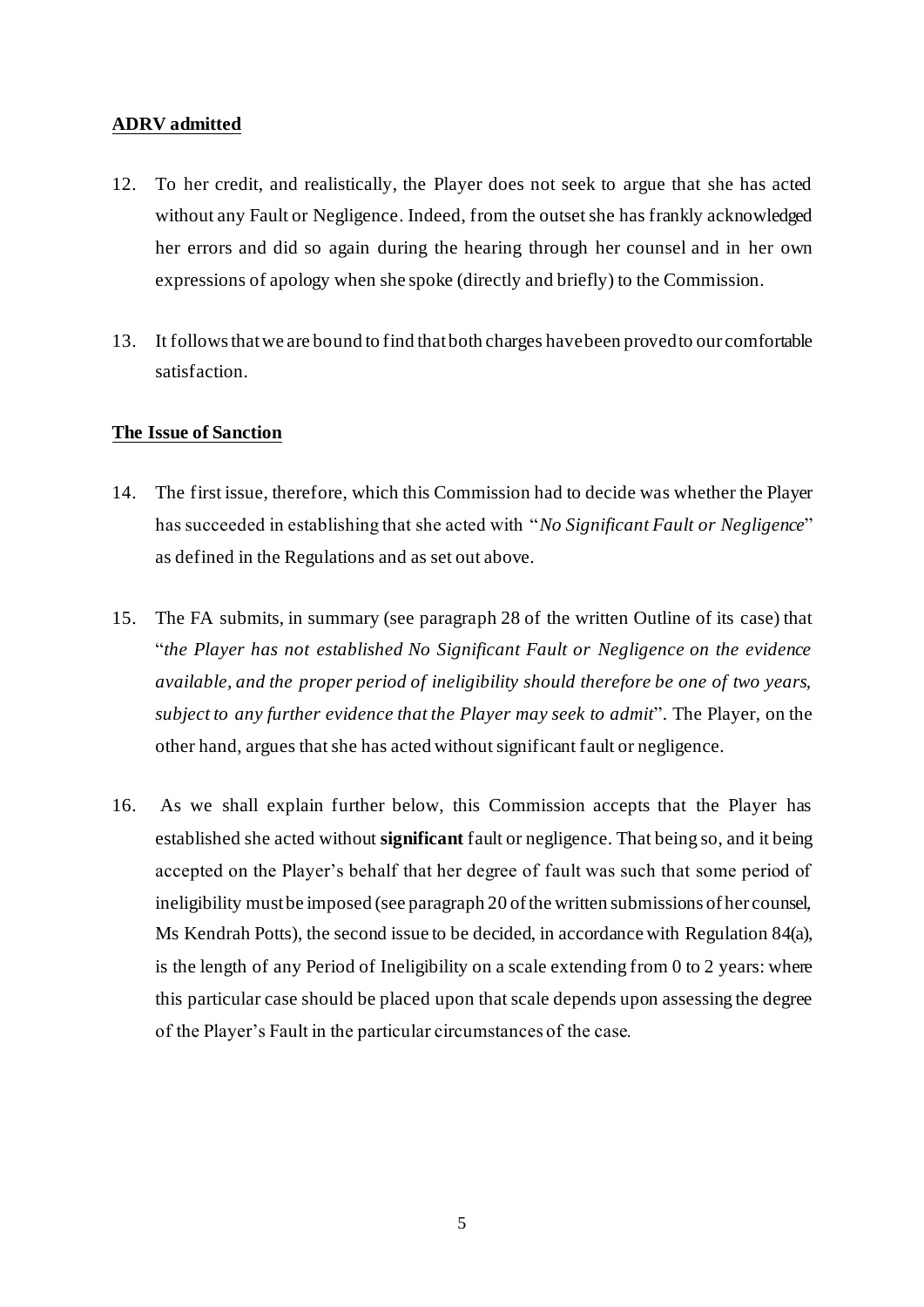#### **Factual Background Prior to Sample Collection**

- 17. The Player has suffered from Nodulocystic Acne for much of her life and has experimented with various different medications over the years in order to try and find an effective treatment. Whilst living and working (as a professional footballer) in the USA, she consulted an expert Dermatologist, Dr Nancy Chung, who is based in Texas.
- 18. The Player has been under Dr Chung's care since early 2018 and, in June 2021, Dr Chung prescribed a new treatment, *Spironolactone*, together with *Minocycline*. The Player says, and we accept, that Dr Chung was aware that she played professional football and that she therefore presumed that Dr Chung would not prescribe something that might contain substances based on the WADA Prohibited List. Nevertheless, it is also apparent that the Player did not ask that direct question of Dr Chung, nor did she check herself.
- 19. As against that, the Player also says and again we accept that she assumed that the new drugs would be no more likely to return an ADRV than the ones that she had been taking previously, which she knew had not caused her any difficulty, she having undergone Doping Control on 7 April 2019. But that assumption was not one that she should have made and, had she made any real effort to have checked, she would have realised was mistaken.
- 20. Before joining Tottenham in July 2021, the Player had a medical consultation with the Club, but that was conducted by video conference. Having joined the Club, she asked the Club doctor, Dr Rosenbloom, for a repeat prescription of *Minocycline*. She did not, however, provide him at that stage with any information to the effect that she was also taking another drug. We consider she should have done so.
- 21. We do accept that, at that stage, it did not occur to her that any of this medication might be problematic. We note that, despite her extensive national and international experience, the Player had had little in the way of formal anti-doping training. On the other hand, she had attended an FA Integrity Presentation as recently as 4 August 2021. Although we recognise that a lot of material, including issues such as betting, will have been covered in a 45 minute session, nevertheless the session did include a reminder to players to check any medications they take on Global DRO.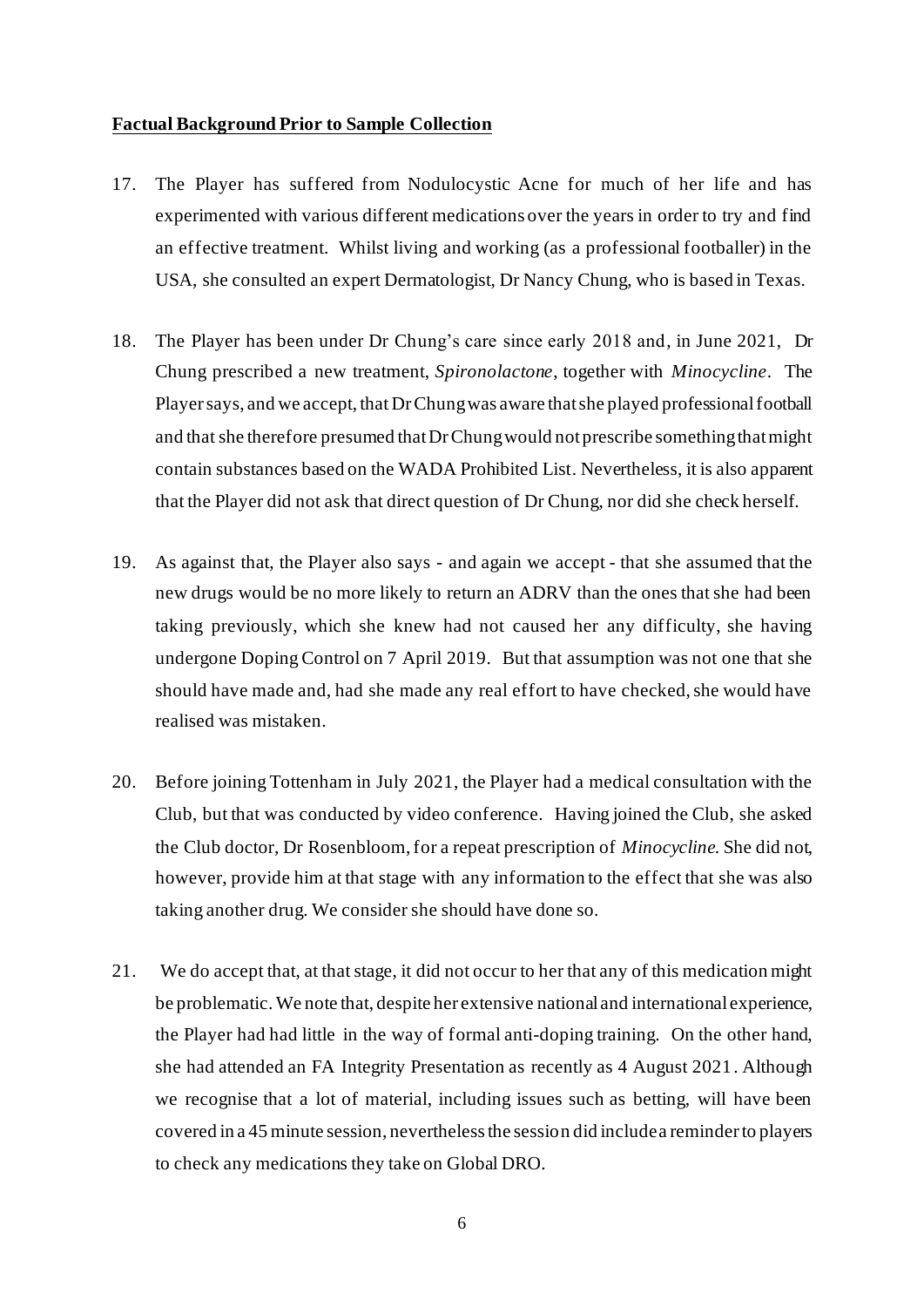#### **Doping Control and Subsequent Events**

- 22. On 7 October 2021, the Player provided a sample during an Out-of-Competition test. She declared on the Doping Control Form that she was taking *Minoxycline* and two vitamins (C and D), but she made no reference to *Spironolactone*. She explains this omission by saying that she thought that the reference to *Minoxycline* was sufficient, covering both substances which she understood (mistakenly) to be antibiotics. This was, of course, an error because she knew that they were in fact separate prescriptions.
- 23. That the Player must have recognised that she was taking separate courses of medication is demonstrated by the fact that, on 28 October 2021, she asked the Club's team doctor, Dr Rosenbloom, for a repeat prescription of *Spironolactone*. It was this request which raised the alarm even before the results of the analysis of her sample (provided 3 weeks earlier) had been notified. Dr Rosenbloom immediately advised her that that particular medication was metabolised to Canrenone, which is a Prohibited Substance, and after discussing the matter with the Player, he quite rightly informed UKAD the following day (29 October 2021) of what had happened.
- 24. Following that, the FA wrote on 1 December 2021 to the Player informing her that the sample given on 7 October 2021 contained Canrenone, a Prohibited Substance. The Player promptly sought further medical advice and applied (on 10 December 2021) for a retroactive Therapeutic Use Exemption ("TUE") which was rejected.
- 25. On 13 December 2021, the Player responded to the FA explaining that she had applied for a TUE and that she had inadvertently taken the Prohibited Substance, "*acting on the assumption that my acne medication was not an issue*". She frankly acknowledged that she should have identified *Spironolactone* as well as *Minocycline* on the Doping Control Form. She concluded by saying that she could "*only apologise for this oversight, which was a naïve mistake*".
- 26. The Player attended an interview with the FA on 1 February 2022 (we have a transcript of that interview), following which a Letter of Charge was sent on 17 February 2022, which charges the Player formally admitted on 18 February 2022.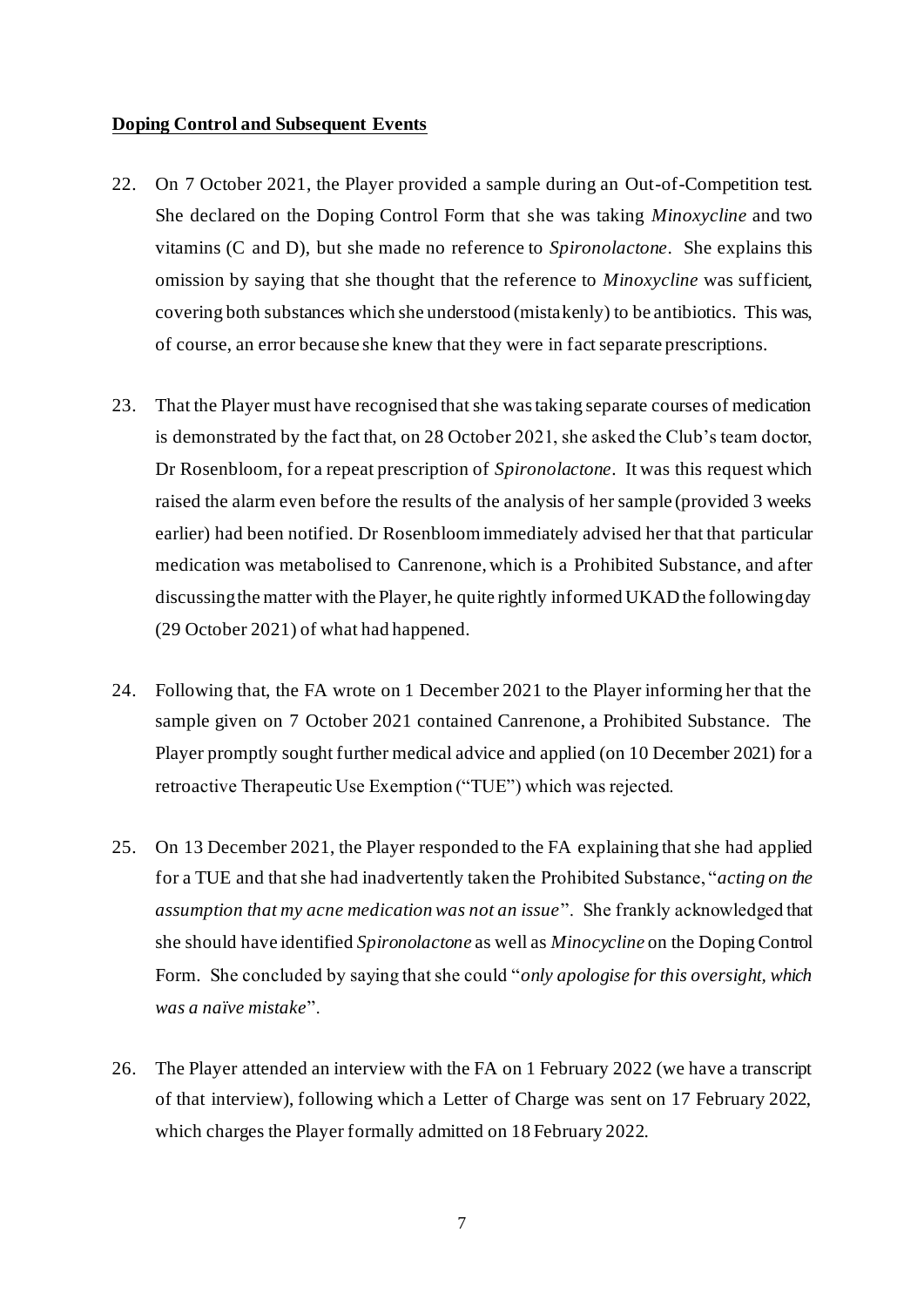#### **The Hearing**

- 27. This Commission was convened to determine those charges and to decide on the appropriate sanction. The hearing was conducted by video conference and The FA was represented by Max Baines of Counsel, the Player herself being represented, as we have already noted, by Ms Kendrah Potts of Counsel.
- 28. No objection was taken to the composition of the Commission.
- 29. We would wish to record our gratitude to both Counsel for their clear and helpful submissions. We also heard briefly from the Player herself.
- 30. At the conclusion of the oral hearing, we notified the Parties that we would reserve our decision.

## **The Right Approach to the Issue of Fault**

- 31. One of the issues between the Parties concerned the extent to which we should defer to the decisions of other Panels or Commissions when deciding the appropriate penalty on the basis of these same provisions, especially in circumstances where there may be some factual similarities between those and the present cases.
- 32. In that context, we will say something about each of the various cases to which both sides have drawn our attention, but we must emphasise the importance of recognising that these cases are almost infinitely fact sensitive and that the assessment of Fault in context will depend upon both subjective and objective elements. It is for that reason, for example, that the CAS Panel in *Sharapova v ITF* (CAS 2016/A/4643) has emphasised that there is "*no doctrine of binding precedent*" which applies.
- 33. On the other hand, as the CAS Panel stated in *Fauconnet v ISU (CAS 2011/A/2615) at paragraph 92, "….. CAS Panels must also seek to preserve some coherence between the decisions of the different federations in comparable cases in order to preserve the principle of equal treatment of athletes in different sports".* Whilst allowing for the almost infinite variety of factual situations arising in these sorts of cases, we would consider it to be self-evident that consistency of decision making amongst Panels,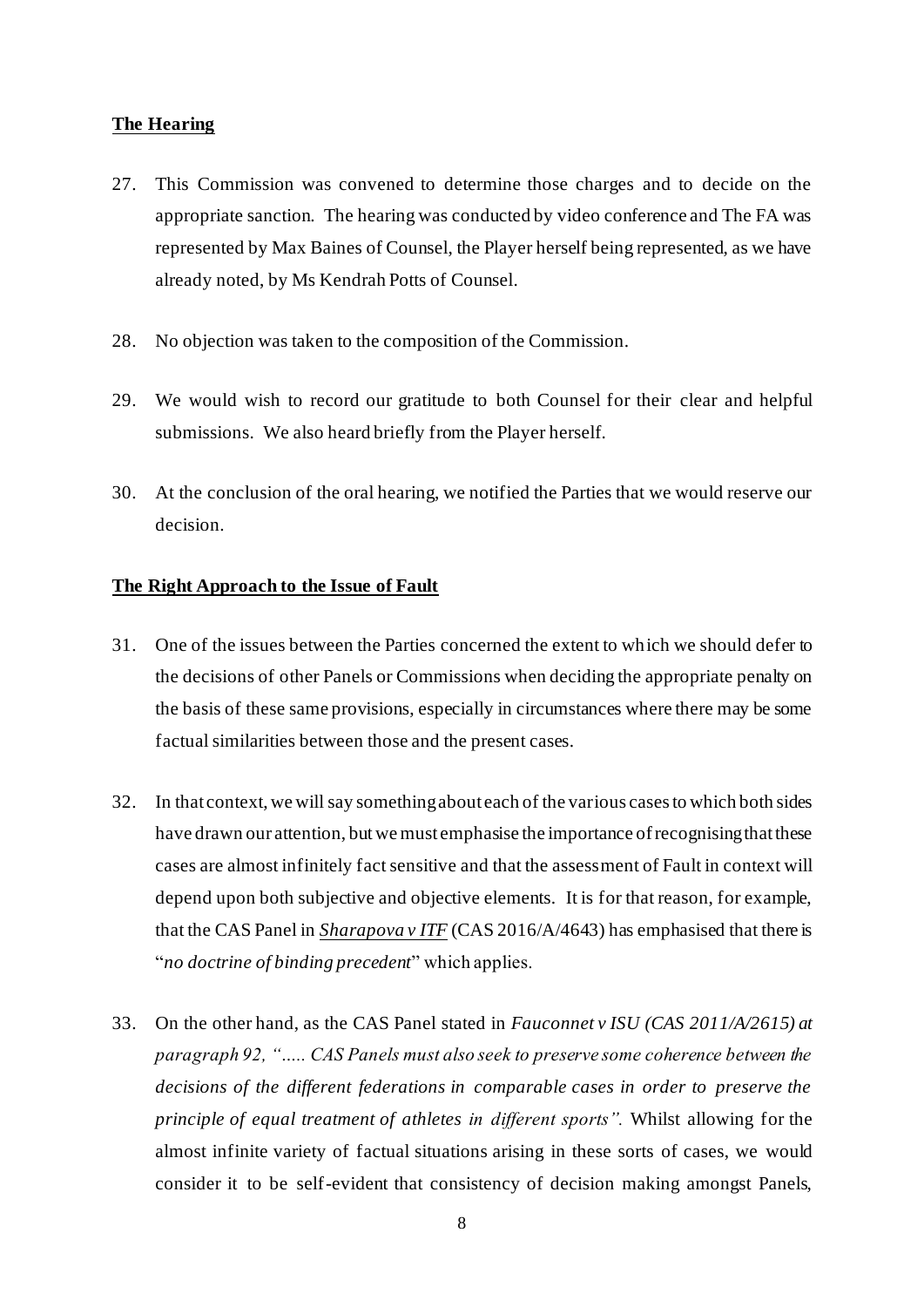Commissions and Tribunals when dealing with reasonably comparable cases in the same general field of jurisprudence is important.

- 34. How, then, should a Panel decide on the degree of fault so as to inform its decision on the appropriate sanction? In our view, a useful exposition of what one might characterise as the "*three degrees of fault*" and of the relevant considerations to be taken into account when deciding on the allocation of the particular case to a particular category, is to be found in *Marin Cilic v ITF* (CAS 2013/A/3327). We will, for convenience, quote the five introductory paragraphs:
	- *"1. The decisive criterion based on which the period of ineligibility shall be determined within the applicable range of sanctions is fault. There are three degree of fault which can be applied to the possible sanction range of 0-24 months: (a) significant degree of or considerable fault, with a sanction range from 16 to 24 months, and a "standard" significant fault leading to a suspension of 20 months; (b) normal degree of fault, with a sanction range from 8 to 16 months, and a "standard" normal degree of fault leading to a suspension of 12 months; (c) light degree of fault, with a sanction range from 0 to 8 months, and a "standard" light degree of fault leading to a suspension of 4 months. In order to determine into which category of fault a particular case might fall, it is helpful to consider both the objective and the subjective level of fault. The objective element describes what standard of care could have been expected from a reasonable person in the athlete's situation. The subjective element describes what could have been expected from that particular athlete, in light of his personal capacities. The objective element should be foremost in determining into which of the three relevant categories a particular case falls. The subjective element can then be used to move a particular athlete up or down within that category. In exceptional cases, it may be that the subjective elements are so significant that they move a particular athlete not only to the extremity of a particular category, but also into a different category altogether. That would be the exception to the rule, however.*
	- *2. An athlete can be reasonably expected to follow all of the following steps: (i) read the label of the product used (or otherwise ascertain the ingredients), (ii) cross-check all the ingredients on the label with the list of prohibited substances, (iii) make an internet search of the product, (iv) ensure the product is reliably sourced and (v) consult appropriate experts in these matters and instruct them diligently before consuming the product, in the following circumstances: (a) for substances that are prohibited at all times (both in and out-of-competition), because these products are particularly likely to distort competition, and (b) for substances prohibited in-competition only, when the prohibited substance is taken by the athlete in-competition.*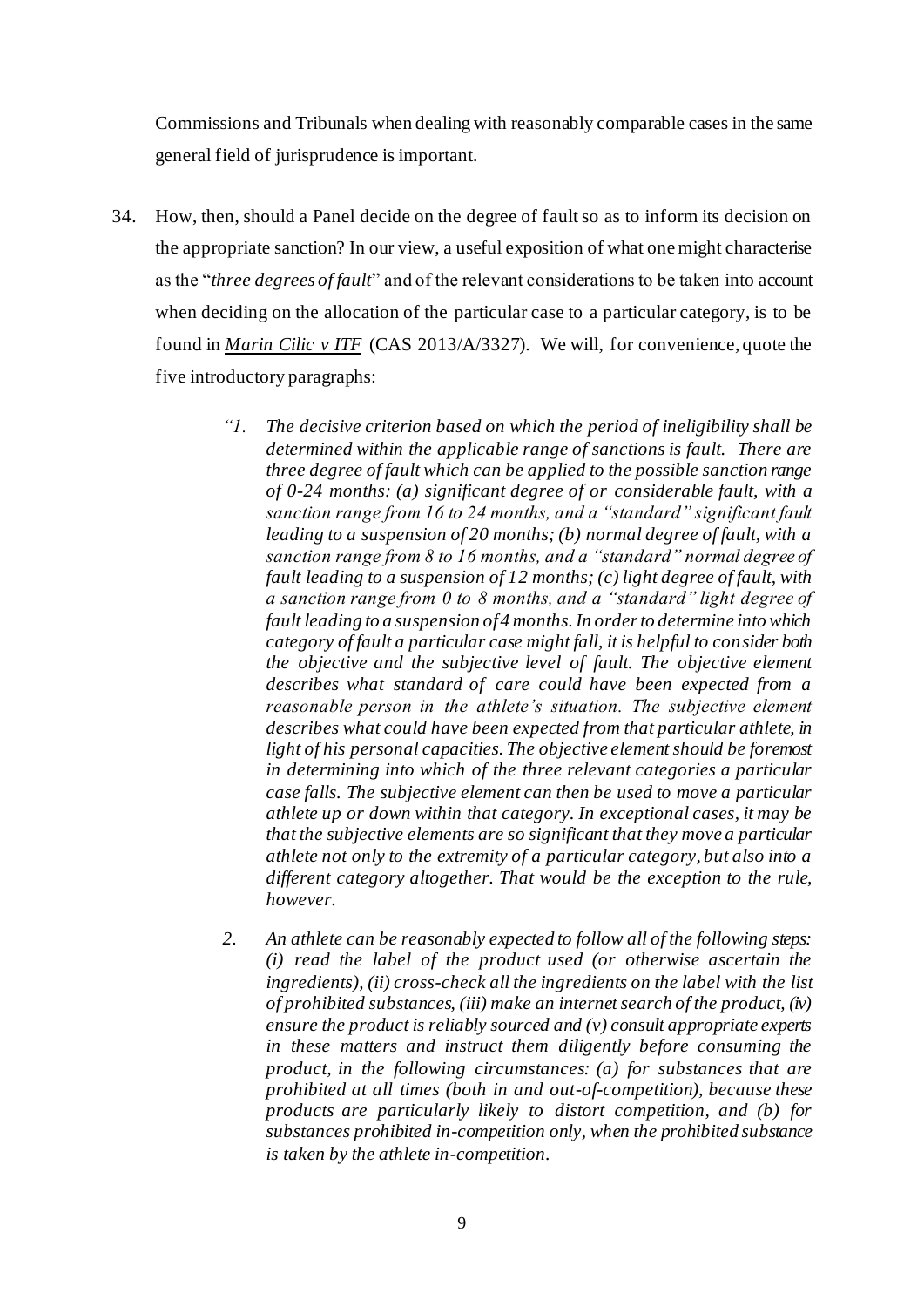- *3. When the substance prohibited in-competition is taken by the athlete outof-competition (but the athlete tests positive in-competition), a lighter standard of care should apply, as the illicit behaviour lies in the fact that the athlete returned to competition too early, or at least earlier than when the substance he had taken out-of-competition had cleared his system for drug testing purposes in competition. In such cases, the level of fault is different from the outset. Requiring from an athlete not to ingest the substance at all would be to enlarge the list of substances prohibited at all times to include the substances contained in the in-competition list. However, two exceptions, calling for a higher duty of care, should be made: (a) where the product that is advertised/sold/distributed as "performance enhancing", and (b) where the product is a medicine designed for a therapeutic purpose, as medicines are known to have prohibited substances in them. The principle underlying the two exceptions is that they are instances of an athlete who could easily make the link between the intake of the substance and the risks being run.*
- *4. Matters which can be taken into account in determining the level of subjective fault can for example be: an athlete's youth and/or inexperience; language or environmental problems encountered by the athlete; the extent of anti-doping education received by the athlete (or the extent of anti-doping education which was reasonably accessible by the athlete); any other "personal impairments" such as those suffered by (i) an athlete who has taken a certain product over a long period of time without incident; (ii) an athlete who has previously checked the product's ingredients; (iii) an athlete who is suffering from a high degree of stress; (iv) an athlete whose level of awareness has been reduced by a careless but understandable mistake.*
- *5. Elements other than fault should – in principle –not be taken into account since it would be contrary to the rules. Only in the event that the outcome would violate the principle of proportionality such that it would constitute a breach of public policy should a tribunal depart from the clear wording of the text.*

## **Our Assessment of Fault**

- 35. In our view, this case falls into the middle of those three *Cilic* categories as one with a 'normal degree of fault', albeit towards the lower end of the scale within that category. The Player could and should:
	- (a) Have checked directly with Dr Chung;
	- (b) She could have checked on the internet as regards any medication she was taking;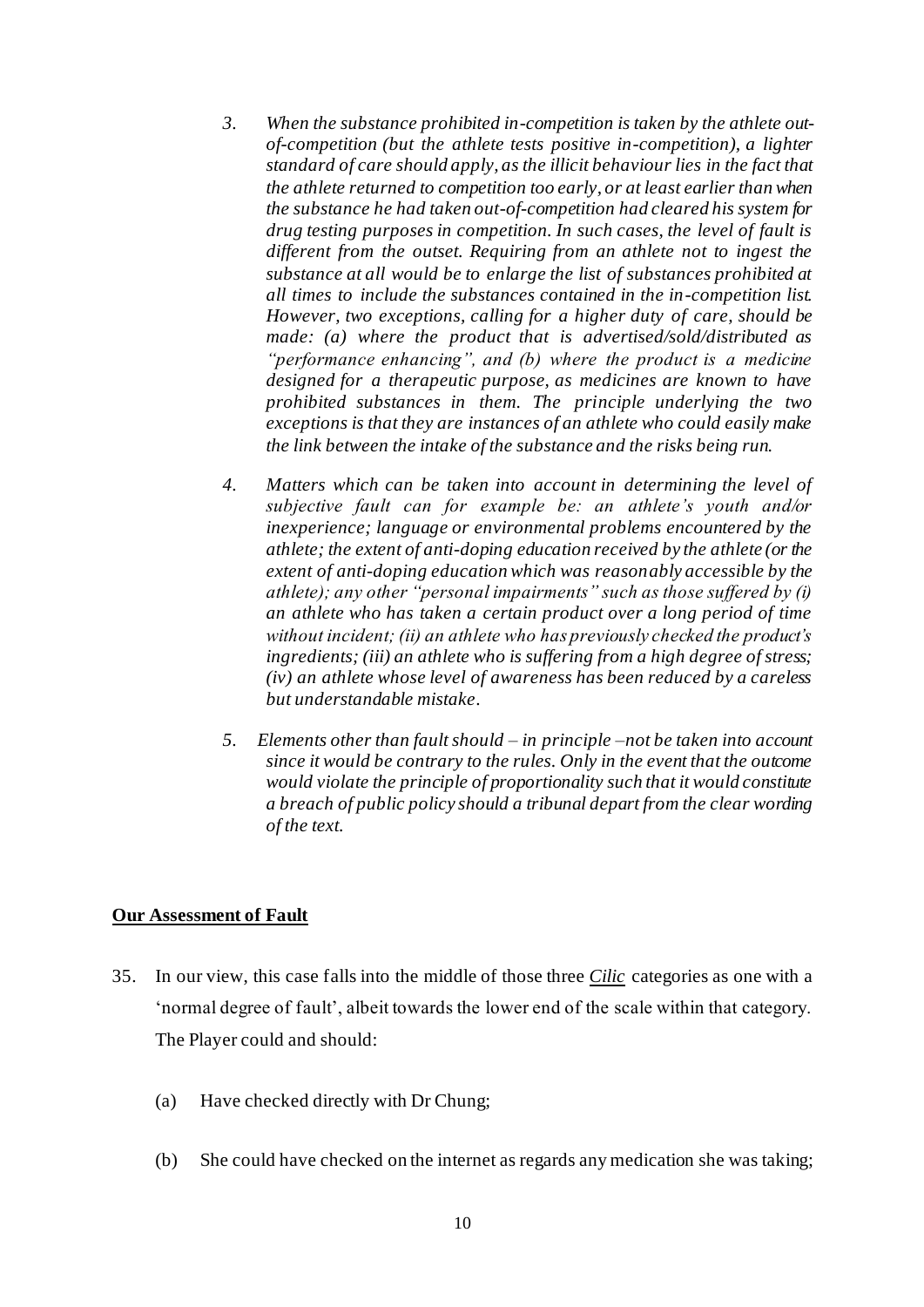- (c) She could have notified Tottenham (and Dr Rosenbloom in particular) of the medication that she was taking before (or as soon as) she joined the Club;
- (d) She could and should have identified *Spironolactone* as a separate relevant medication when filling in the Doping Control Form.
- 36. On the other hand, there are a number of factors that should be taken into account in her favour:
	- (a) There was no question that this medication was being taken for anything other than the recognised medical condition for which it had been prescribed. This is, therefore, a very different case from a player who takes supplements obtained from some (often 'unofficial') source with the intention of improving his or her wellbeing in a general sense or, possibly, athletic performance.
	- (b) Dr Chung did know that she was a professional footballer and should have had the foresight to have warned the Player to check that whatever was prescribed was not on a Prohibited List.
	- (c) She had been taking medication prescribed by Dr Chung for some years and without any adverse impact when she had previously undergone Doping Control.
	- (d) She had relatively limited anti-doping training.
	- (e) She did declare the *Minocycline* on her Doping Control Form and thought that that description covered both drugs as being of the same type (albeit they were separate drugs taken under different prescriptions).
	- (f) She made no attempt to conceal what she was taking: indeed, what she had been taking became apparent as soon as she asked Dr Rosenbloom for a repeat prescription.
	- $(g)$  In all the circumstances, it is fair to say that she had a reduced perception of risk and, in her own mind, drew a parallel between the antibiotic medication she had been taking for some time and the new drugs she had been taking since June 2021.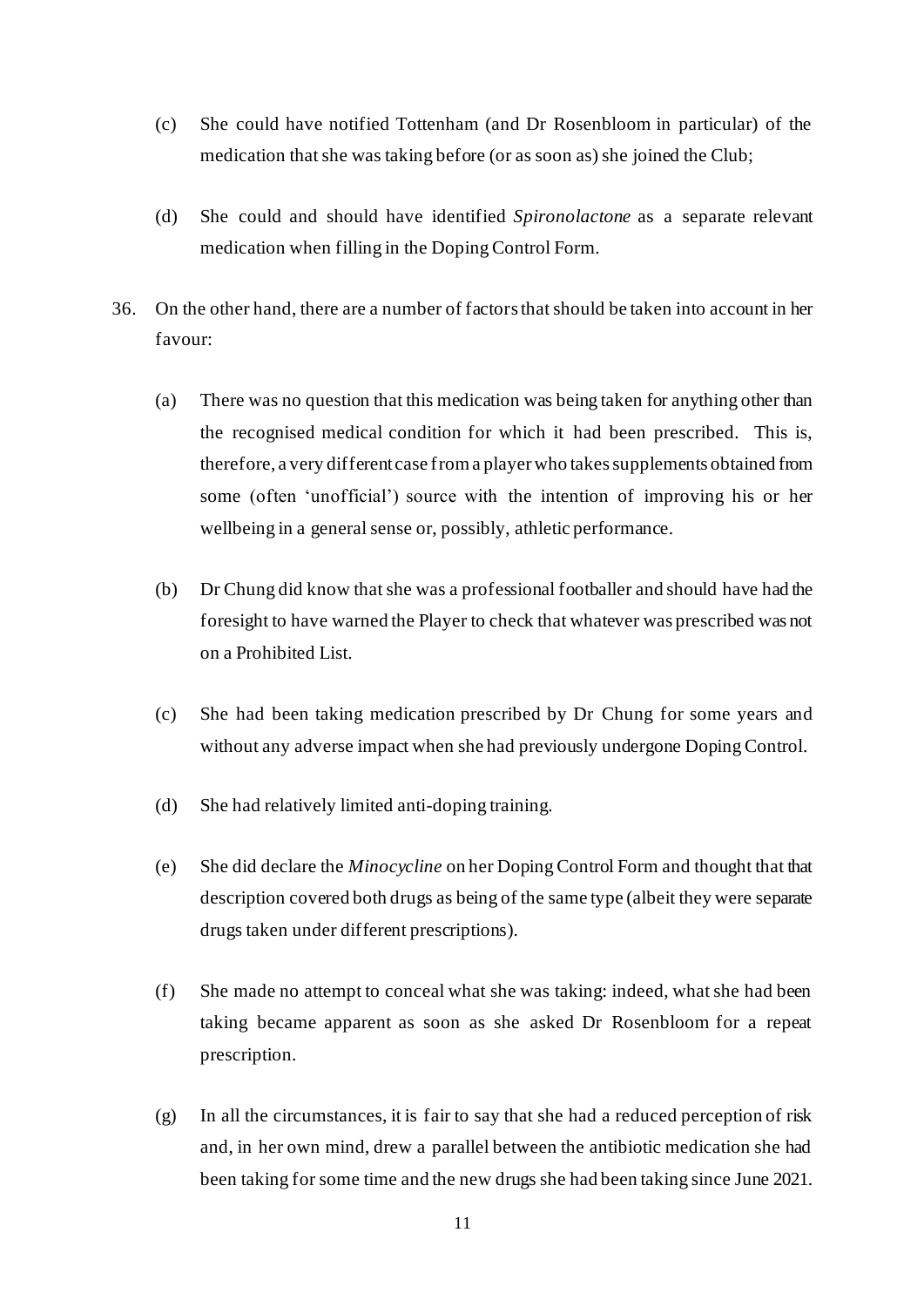### **Other Case Law**

- 37. Apart from the cases of *Sharapova* and *Cilic*, to which we have already referred, the Parties drew our attention to a number of other cases decided at various levels. In the *Sharapova* case, the Player had delegated her anti-doping obligations to an agent who was not medically qualified and it was accepted that she had a "*reduced perception of the risk that she was incurring whilst using Mildronate and that this reduced perception of risk was justified*".
- 38. In our view, the statements of principle to be derived from the *Sharapova* case are of some value in shaping the approach that a Panel should take, but the particular application of principle to the facts of that case and the sanction (of 15 months) imposed does not seem to us to assist either side here to any significant extent.
- 39. Ms Potts drew a number of cases to our attention in which Canrenone itself had been identified as a result of the athlete taking *Spironolactone*. In several of those cases, the relevant authorities imposed very limited sanctionsincluding, in two cases, nothing more than public warnings; and in two others, the athletes in question have been granted retrospective TUEs. In a further case, a track and field athlete received only a six month period of ineligibility for a second doping offence (caused by taking *Spironolactone*)
- 40. Whilst it is fair comment (by Mr Baines on behalf of The FA) that those cases do not have the status of reasoned decisions, nevertheless it is also fair comment (by Ms Potts) that neither have they been appealed by WADA as they could have been had that organisation determined that the sanctions were wholly inappropriate.
- 41. Another case drawn to our attention was *Kambala v FIBA* (FIBA Appeal Tribunal. 23 August 2007), where the Athlete tested positive for cocaine taken, it was accepted, in a period of personal distress following the death of his brother. The Player relies on it because of its recognition of the importance of distinguishing between what someone does in their private life as opposed to any activity relating to their sport. The FA points out that it was a decision on its own particular facts and, in the event, the decision (of the sport's governing body rather than CAS) was not to reduce the sanction (of 2 years ineligibility).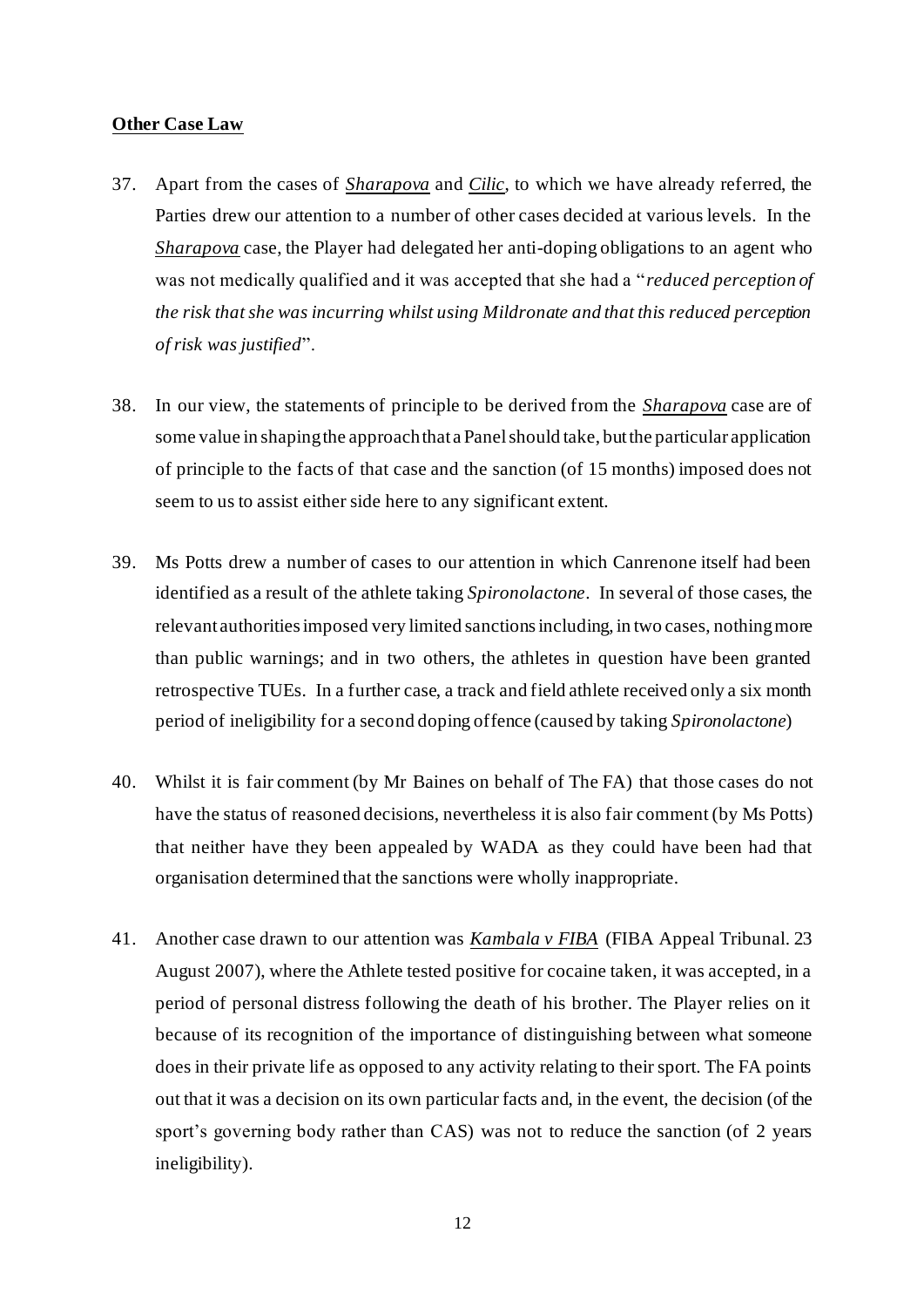- 42. Two further cases were also the subject of submissions. In one, *International Skating Union v Chrysta Rands* (15 May 2020), the brief facts were that Ms Rands was a speed skater who received a 12 month period of ineligibility following an ADRV involving the use of *Spironolactone*, which she also took for acne. That period of 12 months' ineligibility was imposed from the date of sample collection.
- 43. The FA submits that there are certain points of difference between the present case and that of *Rands*, not least because the level of support available to Rands was probably significantly less than that which would have been available to the Player here and because Rands was less experienced. No doubt that is true but the Player here was at least as open as Rands and, in our view, the two cases have more similarities than differences.
- 44. The FA also drew our attention to *FIS v Johaug* (CAS 2017/A/5015) where the athlete tested positive for a Prohibited Substance after using a skin cream to treat a sunburnt lip. The CAS Panel there determined that a period of ineligibility of 18 months was appropriate on the basis that this was a case of a "*normal degree of fault*". Whilst not submitting that that would be an appropriate penalty in the present case, the FA relies on that case to demonstrate that there is a considerable variance in sanctions imposed in different, but superficially comparable, cases.
- 45. All of that is true, but, as the CAS Panel in *Johaug* itself stated (at paragraph 25 of its Decision), questions of "*Fault or Negligence must always be decided on the basis of the specific circumstances of each particular case*" and we accept Ms Potts's submission that there are important differences between that case and the present, as the CAS Panel's discussion of the facts in the context of Johaug's lengthy experience of Doping Control procedures makes clear (see paragraphs 24, 180-186 and 210-213 of the decision).
- 46. Whilst recognising, as is clearly established by *Fauconnet v ISU* (CAS 2011/A/2615), that it is important that there is consistency of sanctions in the interests of general fairness, we consider that the real point of principle emerging from the *Johaug* case is that decisions on the fault or negligence of an athlete in a particular case will always be dependent on the specific bases for any finding of fault in that particular case.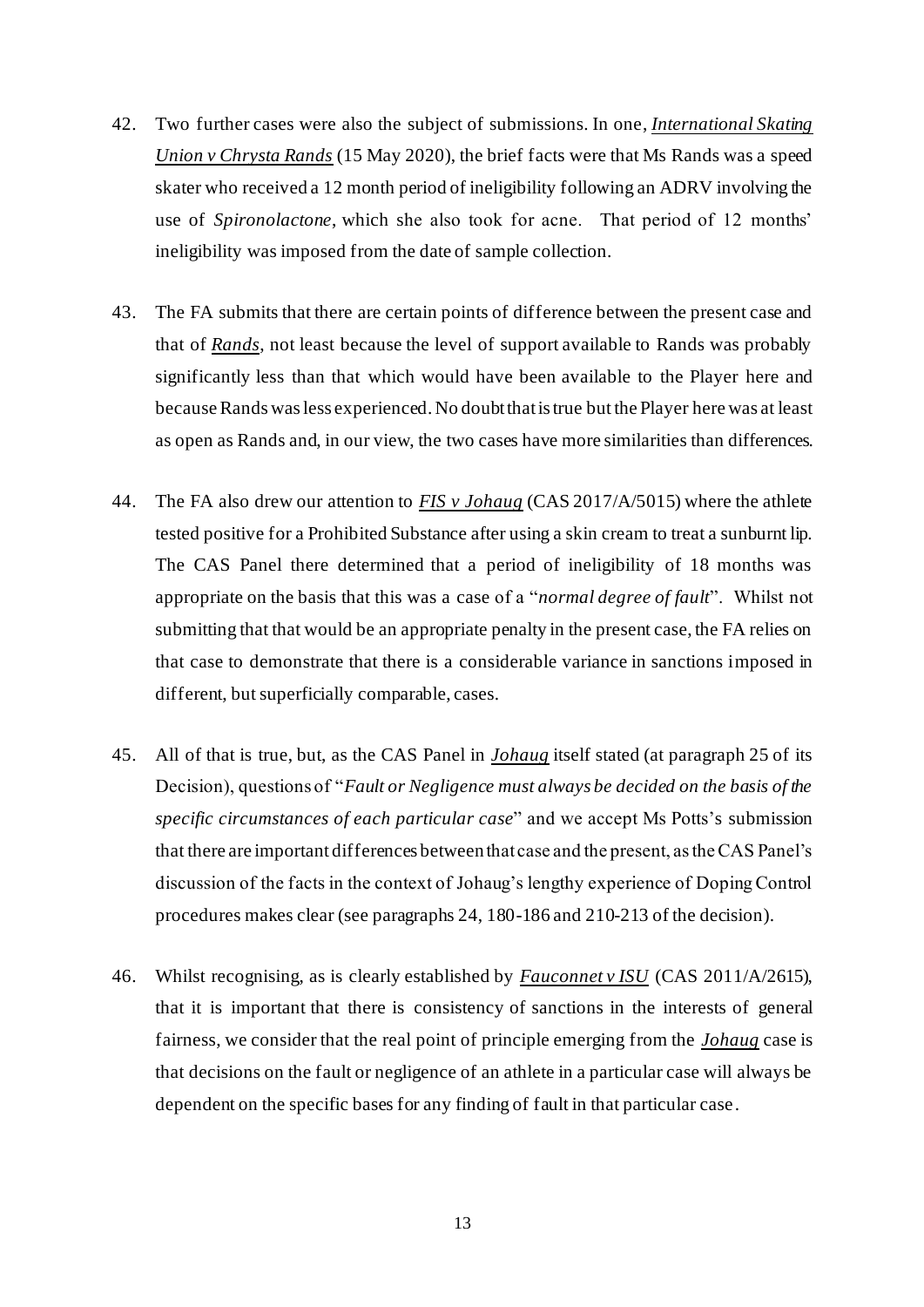# **Proportionality**

- 47. Ms Potts invokes the recognised principle of proportionality as supporting her submissions, or otherwise as a freestanding principle which, she says, is strongly in favour of the range of sanctions that she commends to the Commission, as opposed to the more severe bracket contended for by the FA.
- 48. The FA reminds us that the question of proportionality was specifically discussed in the *Sharapova* case by the CAS Panel at paragraph 99 of its Decision. The material part of the ruling is as follows:

"*The Panel is also of the view that there is no basis for reducing her sanction further by applying principles of proportionality. The Panel's basis for this position is that the WADC, from which the ITFADP is derived and on which it is based, has been found repeatedly to be proportional in its approach to sanctions, that the question of Fault is built in to analysis of length of sanction under the ITFADP, and that no case has been cited that could justify a reduction of the Player's sanction here*."

- 49. The current edition (2021) of the World Anti-Doping Code emphasises that the principle of proportionality continues to apply in anti-doping decision making. At page 9, explaining the '*Purpose, Scope and Organisation of the World Anti-Doping Program and the Code*', the sub-heading '*Rule of law*' expressly recognises "*the principles of proportionality and human rights*".
- 50. Without offering any more general observations on the place the principle of proportionality has in sporting jurisprudence, it should suffice to say that, in the present case, we consider the ranges of sanctions for which both sides have contended could reasonably be characterised as proportionate in the context of the facts that we have described. Our choice is determined by what we regard as appropriate on the basis of our assessment of fault and we do not think it would be helpful to say more than that.

## **Decision**

51. We find both ADRVs to be proved because the Player is in breach of Regulation 3 (Presence of Prohibited Substance) and of Regulation 4 (Use / Attempted Use of a Prohibited Substance).